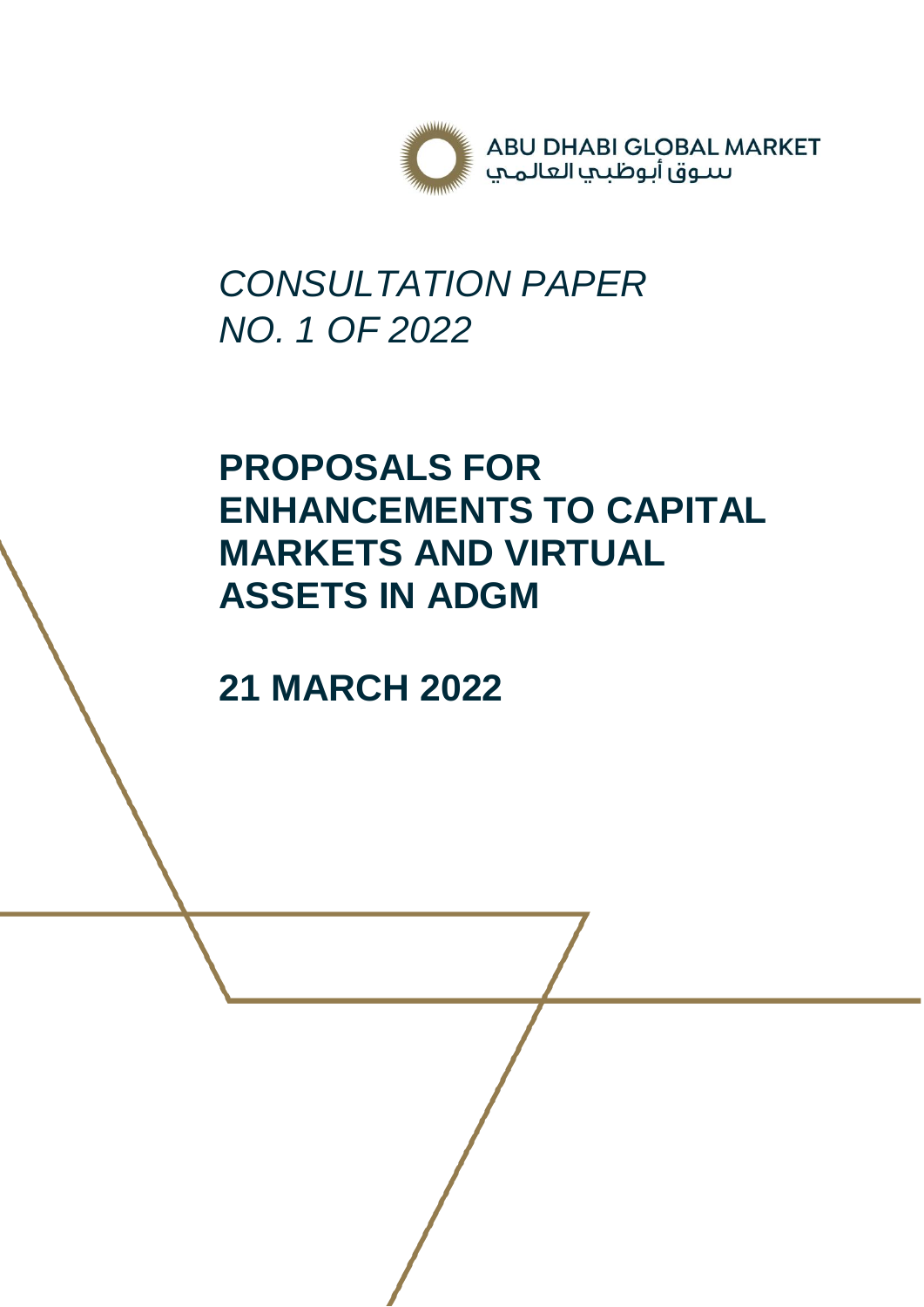

# **Contents**

| Proposed Amendments - FSMR, Rulebooks, supporting Guidance and Forms 13 |  |
|-------------------------------------------------------------------------|--|
| Schedule A: Substantive Proposals outlined in this Consultation Paper13 |  |
| Schedule B: Other Proposals not outlined in this Consultation Paper13   |  |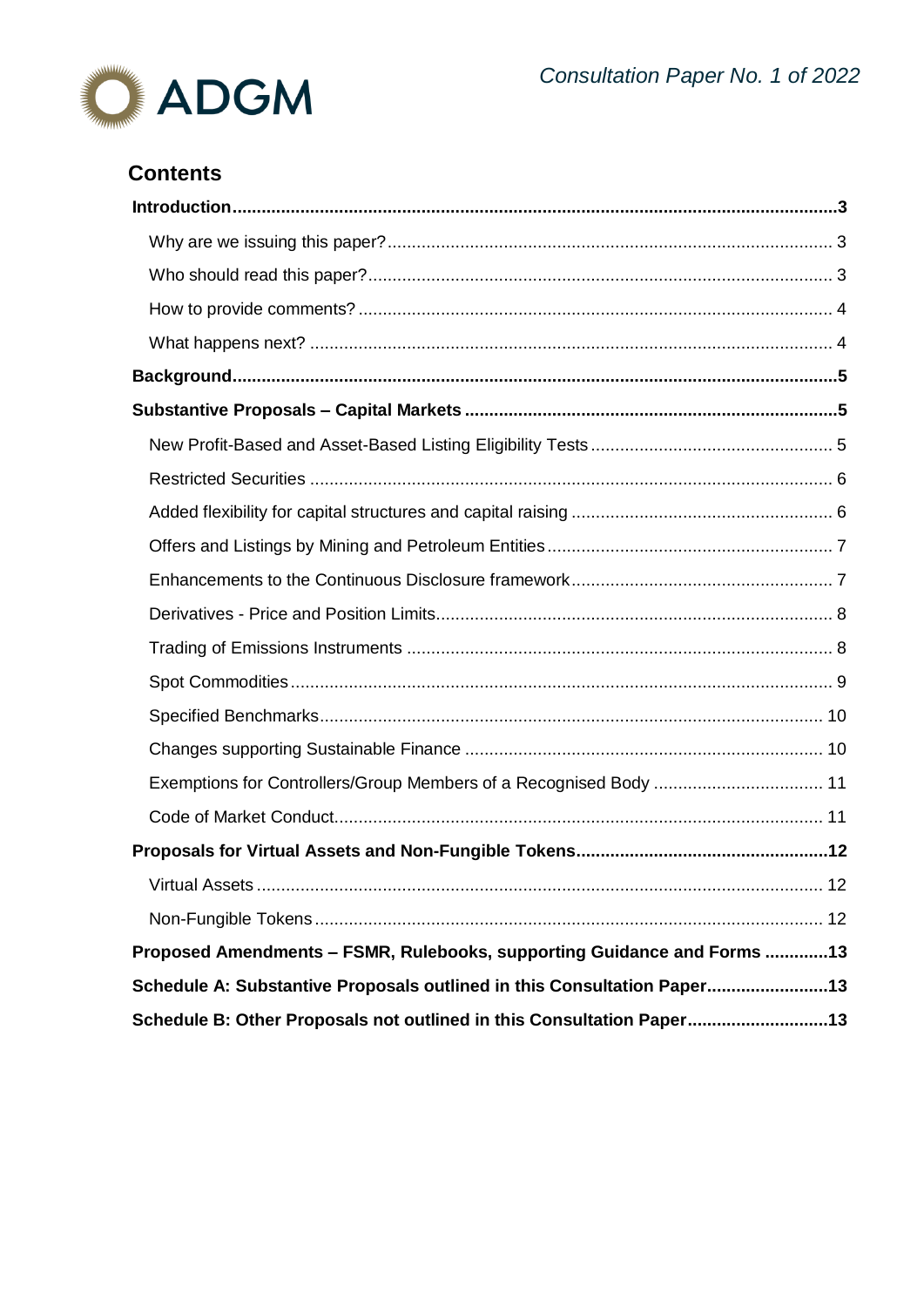

## *Introduction*

#### <span id="page-2-0"></span>*Why are we issuing this paper?*

- 1. The Financial Services Regulatory Authority ("FSRA") of Abu Dhabi Global Market ("ADGM") has issued this Consultation Paper to seek views on significant proposed enhancements to its capital markets regulatory framework. Amendments are proposed to the FSRA's Financial Services and Markets Regulations ("FSMR"), as well as the Market ("MKT"), Market Infrastructure ("MIR"), General ("GEN"), Conduct of Business ("COBS"), Islamic Finance ("IFR") and Fees ("FEES") Rulebooks. The proposed amendments would also replace the existing Rules of Market Conduct ("RMC") with a Code of Market Conduct ("CMC"). Specific enhancements to the FSRA's Virtual Asset regulatory framework are also proposed.
- 2. In order to provide a better understanding of the impact of the proposed amendments, the FSRA has also published draft guidance relating to offers and listings by mining and petroleum entities, continuous disclosure and the regulation of spot commodities, as well as draft forms for use with the proposed amendments to MKT. An updated draft of the FSRA's 'Guidance – Regulation of Virtual Asset activities in ADGM' is also published.
- 3. Capitalised terms which appear in this paper have the meanings attributed to them in the FSRA's Glossary, unless otherwise defined herein.

#### <span id="page-2-1"></span>*Who should read this paper?*

- 4. This Consultation Paper should be of particular interest to:
	- Issuers, Listed Entities, Reporting Entities, Sponsors and Compliance Advisors;
	- Mining and Petroleum Reporting Entities;
	- Recognised Investment Exchanges and Recognised Clearing Houses (Recognised Bodies);
	- Remote Investment Exchanges ("RIEs") and Remote Clearing Houses (Remote Bodies);
	- Multilateral Trading Facilities ("MTFs") and Organised Trading Facilities ("OTFs");
	- Remote Members;
	- Persons who undertake activities in relation to Specified Benchmarks;
	- Persons undertaking Regulated Activities in relation to Virtual Assets, including in relation to non-fungible tokens ("NFTs");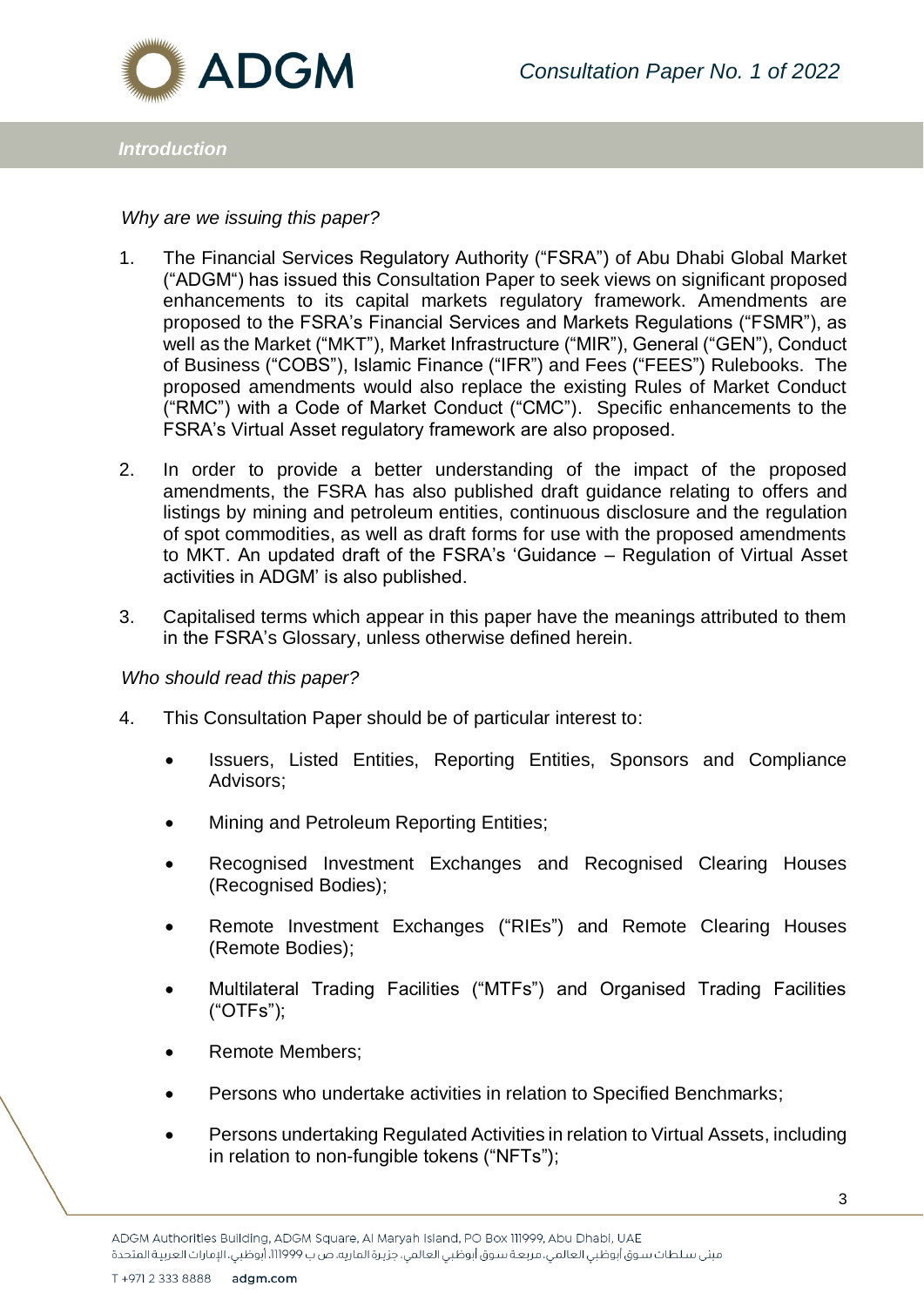

- Authorised Persons and Recognised Bodies using the services of Price Reporting Agencies;
- Persons undertaking activities in relation to Spot Commodities or Emissions Instruments;
- Investors;
- Applicants considering undertaking any of the foregoing activities in ADGM; and
- Professional advisors to any of the foregoing persons or entities.

### <span id="page-3-0"></span>*How to provide comments?*

5. All comments should be made in writing and sent to the address or the email address specified below. If sending your comments by email, please use the Consultation Paper number in the subject line. If relevant, please identify the organisation you represent when providing your comments. The FSRA reserves the right to publish, including on its website, any comments you provide, unless you expressly request otherwise at the time of submitting those comments. Comments supported by reasoning and evidence will be given more weight by the FSRA.

#### <span id="page-3-1"></span>*What happens next?*

6. The deadline for providing comments on the proposed framework is 20 May 2022. After receiving your comments, we shall consider whether any modifications are required to the proposals, and the Board of ADGM and the FSRA will then proceed to enact the proposals in their final form. You should not act on these proposals until final Regulations, Rules and guidance are issued by the FSRA. We shall issue a notice on our website when that happens.

*Comments to be addressed to:*

Consultation Paper No. 1 of 2022 Abu Dhabi Global Market ADGM Square Al Maryah Island PO Box 111999 Abu Dhabi, UAE Email: [consultation@adgm.com](mailto:consultation@adgm.com)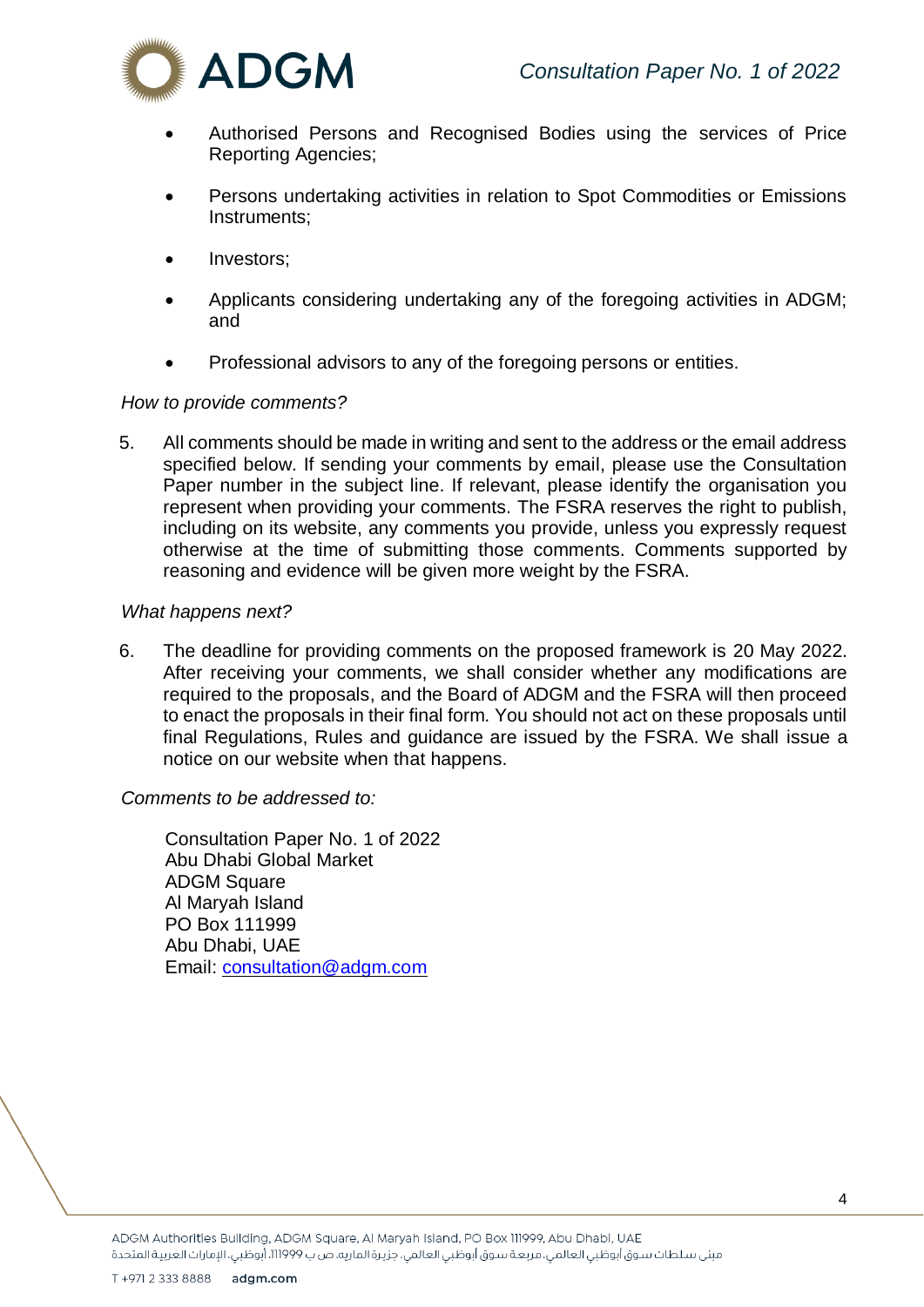

# *Background*

- 1. Since the launch of the FSRA's capital markets framework, the FSRA has enacted one significant set of markets-focused amendments in 2018 that focused on four key areas: Remote Bodies; Remote Members; Price Stabilisation; and real-time surveillance transaction reporting.
- 2. The current review of FSMR and its Rulebooks has been undertaken in a holistic and detailed manner for the purpose of further enhancing ADGM's markets regime.
- 3. The proposed amendments are wide ranging, impacting on Recognised Investment Exchanges, Recognised Clearing Houses, MTFs, OTFs, Remote Bodies, Members, investors, Offerors, Issuers, Listed Entities/Reporting Entities and their Sponsors. The impact on markets-related activities in ADGM is expected to be significant, across activities in the areas of Securities, Derivatives, Commodities, Benchmarks and Virtual Assets. New, bespoke requirements are proposed in relation to Benchmarks (Administrators and participants), position limits, Price Reporting Agencies, Spot Commodities, continuous disclosure and the Official List of Securities, including across capital structures, mining and petroleum companies, and asset-based admissions to the Official List. We have also reviewed the application and operation of Virtual Assets within our capital markets framework.
- 4. These significant changes, taken collectively, are intended to ensure that the capital markets ecosystem in ADGM remains aligned with leading global regulatory standards, and promotes it as market-leading in a number of areas, particularly in comparison to the capital markets regimes currently operating within the MENA region.
- 5. We now outline the most substantive proposals, and the location of the related draft amendments to FSMR and the Rulebooks related to those are detailed in Schedule A. There are a number of other, related although less substantive proposals that are not covered in the Consultation Paper and their location in FSMR and the Rulebooks is outlined in Schedule B, along with a list of proposals for miscellaneous amendments and the Rulebooks they pertain to.

# *Substantive Proposals – Capital Markets*

# <span id="page-4-0"></span>*New Profit-Based and Asset-Based Listing Eligibility Tests*

- 6. MKT currently limits admission to the Official List to applicants with three or more years of audited financial statements, adequate working capital and a successful track record of earnings. The FSRA believes that the current listing requirements may hinder the listing of new, SME-type companies, as well as mining or petroleum companies that seek investment in order to commence exploration or production.
- 7. The proposed amendments would supplement the current listing requirements by adding the following tests.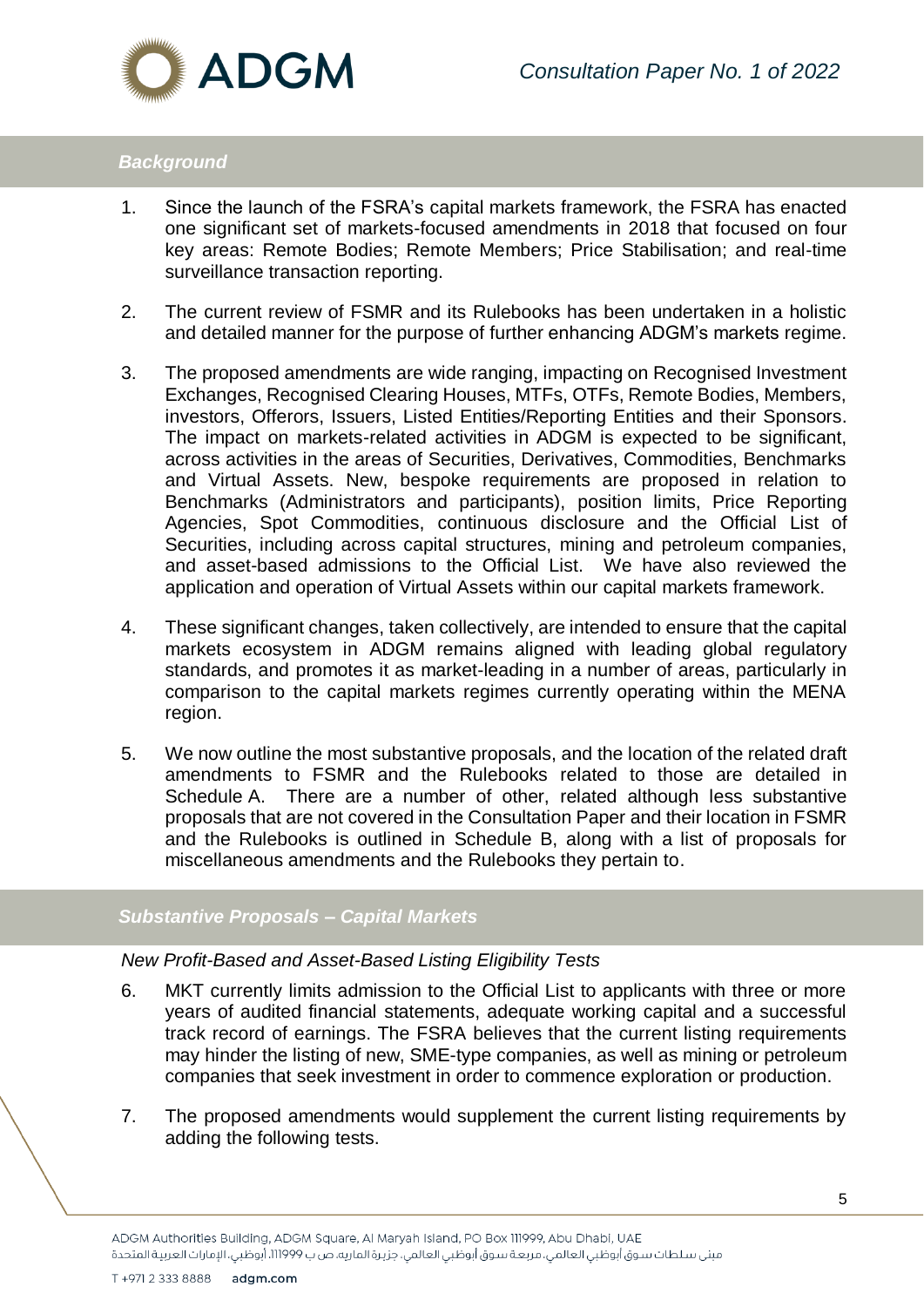

- (i) Profits US\$1,000,000 over the last 3 years, US\$500,000 of which was earned in the preceding 12 months.
- (ii) Assets requiring minimum net tangible assets of US\$3 million after taking into consideration costs of capital raising, or a market capitalisation of at least US\$10 million post capital raise.
- 8. While a track record of a minimum of three-years, demonstrable through audited financial statements, is still required, in specific cases an Issuer with a shorter track record may be admitted to the Official List, such as in the case of Issuers engaged in mining or petroleum exploration (see paragraphs 12 to 14 below), or where the Issuer is a 'start-up' type entity. The Issuer's requirement to possess at least 12 months working capital prior to admission remains unchanged. Admission to trading based upon profitability or assets is not unique to ADGM, but would provide greater access to capital markets for ventures in both their growth phase and as they become more established.

# **Question 1:**

Do you agree with (i) the levels of profit proposed as requirements within the profitsbased eligibility test; and (ii) the requirements for net tangible assets or market capitalisation proposed for the assets test?

## <span id="page-5-0"></span>*Restricted Securities*

9. In the circumstances where only the asset test is being met by an issuer, shares held by persons who can be considered as "insiders" would be considered Restricted Securities. Insiders and any third parties holding such shares would be required to execute and file a prescribed form of Restriction Agreement (Draft MKT Form 9-1 – Restriction Agreement) with the FSRA, pursuant to which Restricted Securities may not be traded for the duration of an applicable Restriction Period.

# **Question 2:**

Do you agree with the requirements proposed relating to Restricted Securities?

#### <span id="page-5-1"></span>*Added flexibility for capital structures and capital raising*

- 10. Amendments proposed for Chapter 9 of MKT are intended to attract companies in their growth phase by providing greater flexibility when raising capital by allowing:
	- (i) listed companies to offer new shares to new investors, representing up to 20% of their existing share capital per year, without triggering the pre-emptive, antidilution rights of existing shareholders; and
	- (ii) the offer and listing of preference shares, convertible securities and shares with variable voting rights (subject to specified conflict of interest safeguards).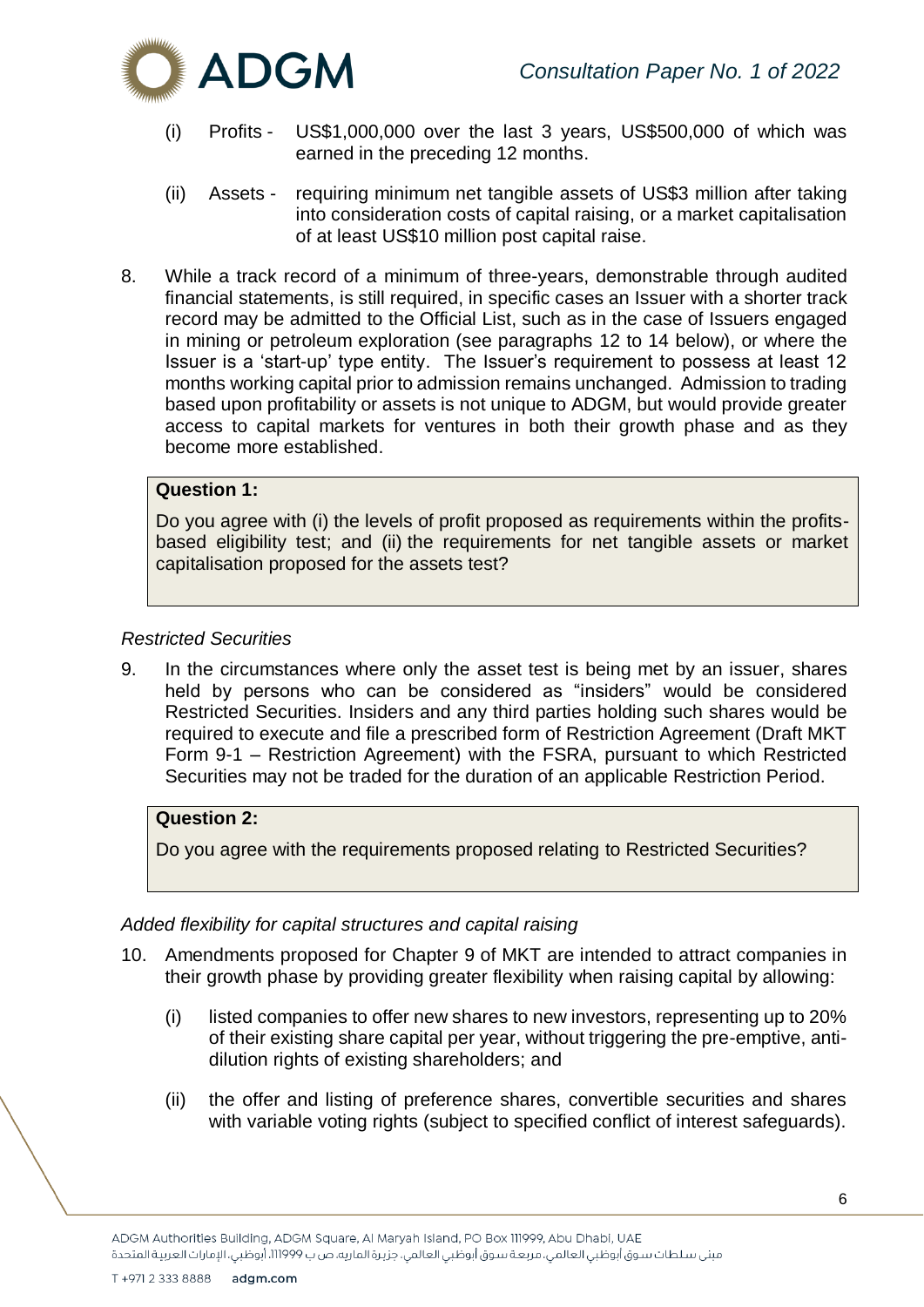

11. Having such flexibility is consistent with other start-up friendly jurisdictions such as the US, Singapore and Australia, and is aligned with the proposed asset- and profitbased listing eligibility requirements as well as the proposed mining and petroleum listing specific rules (see paragraphs 12 to 14 below).

# **Question 3:**

Do you agree with (i) the ability to offer a limited number of additional shares to new investors on an annual basis without triggering existing shareholder's anti-dilution rights and (ii) the introduction of variable voting rights for holders of the same class of shares?

# <span id="page-6-0"></span>*Offers and Listings by Mining and Petroleum Entities*

- 12. Mining and petroleum (MAP) entities are capital intensive and require funding throughout their exploration and production phases. The proposed amendments build upon ADGM's focus on commodities by including a MAP listing regime in an effort to attract regional and global MAP issuers.
- 13. Rules concerning disclosure by MAP entities are by their nature technical and reflect international best practices in leading jurisdictions for MAP companies, including Australia, Canada, South Africa, Norway, United Kingdom, United States, China, Singapore and Hong Kong. New MKT Chapters 11 (Mining Reporting Entities) and 12 (Petroleum Reporting Entities) will create a framework for the listing and trading of securities issued by those entities.
- 14. In order to assist with the review of the proposed amendments affecting MAP entities, the FSRA has appended to this paper draft guidance notes covering the disclosure of reserves and resources for both mining and petroleum entities, as well as draft MKT Forms 11-1 and 12-1 in regards to reserves and resources held by mining and petroleum entities, respectively.

# **Question 4:**

Do you agree with the introduction of the MAPs offering, listing and disclosure framework for Mining Reporting Entities and Petroleum Reporting Entities? Are there are other factors that FSRA should consider for use within the MAPs regime at this point in time?

# <span id="page-6-1"></span>*Enhancements to the Continuous Disclosure framework*

15. The proposed amendments to Chapters 3 (Units) and 7 (Securities) of MKT contain enhancements to the Continuous Disclosure requirements intended to strengthen and clarify obligations concerning the disclosure of Inside Information. Specifically, the amendments clarify the process and grounds for non-disclosure of Inside Information by placing the burden for satisfaction of such requirements upon a Reporting Entity, consistent with the approach taken in other leading jurisdictions.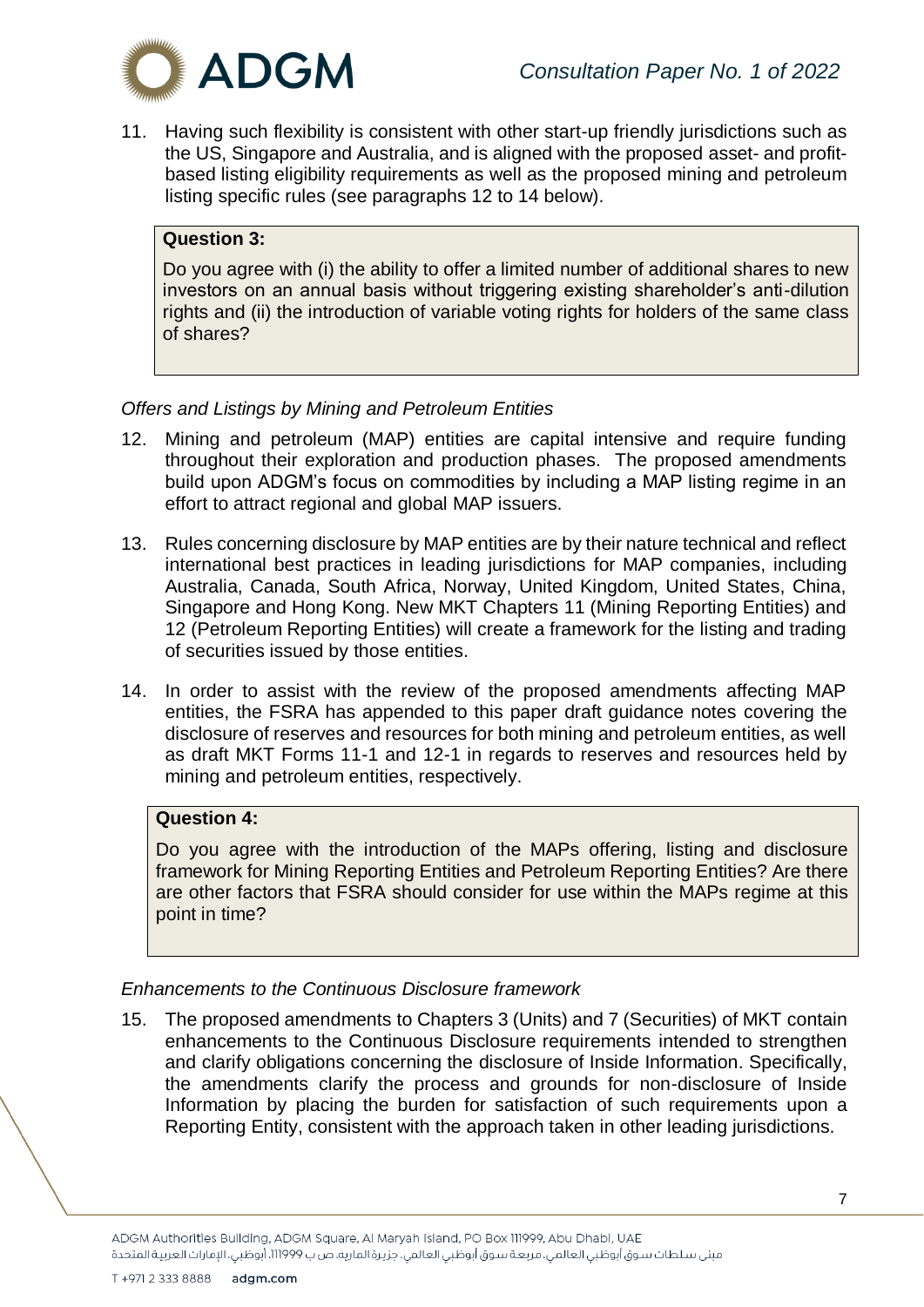

16. The proposed amendments will also provide the FSRA with a power to halt trading, at the request of a Reporting Entity. Such powers can be used to provide temporary relief to a Reporting Entity, enabling it to withhold Inside Information on permitted grounds, without breaching disclosure obligations. The operation of such power will be in conjunction with the suspension powers of the FSRA.

# **Question 5:**

Do you agree with the amendments proposed to the Continuous Disclosure framework?

#### <span id="page-7-0"></span>*Derivatives - Price and Position Limits*

- 17. The proposed amendments to MIR would create price and position limits for commodity derivative traders that are necessary to prevent excessive speculation or the associated unreasonable or unwarranted fluctuations in commodity derivative prices. RIEs, MTFs and OTFs would be required to ensure fair and orderly trading by imposing price limits, intended to avoid sharp price increases. Such limitations would be consistent with the FSRA's existing "fair and orderly" obligations contained in MIR Rule 3.3 and should not therefore place an unreasonable burden on existing market operators.
- 18. Market operators will be required to devise and establish position limits within their Business Rules obliging their members to report their positions to the market operator. From a governance perspective, market operators will be required to report periodically to the FSRA, as well as demonstrate effective internal monitoring systems and controls alongside measures that may be taken when a position limit has been exceeded.

# **Question 6:**

Do you agree with the introduction of position limit requirements?

#### <span id="page-7-1"></span>*Trading of Emissions Instruments*

19. It is proposed that the definitions of Specified Investments and Financial Instruments in FSMR be expanded to include emissions allowances, i.e. the right to emit certain pollutants that are traded through an emissions trading scheme, as an "Emissions Instrument". Notably, the FSRA's approach to defining an Emissions Instrument would allow for both the 'cap and trade' and 'carbon offsetting' types of schemes, with regulatory frameworks for both schemes expanding rapidly across global markets.

# **Question 7:**

Do you agree with the amendments proposed to allow for the inclusion of Emissions Instruments within the regulatory framework of the FSRA?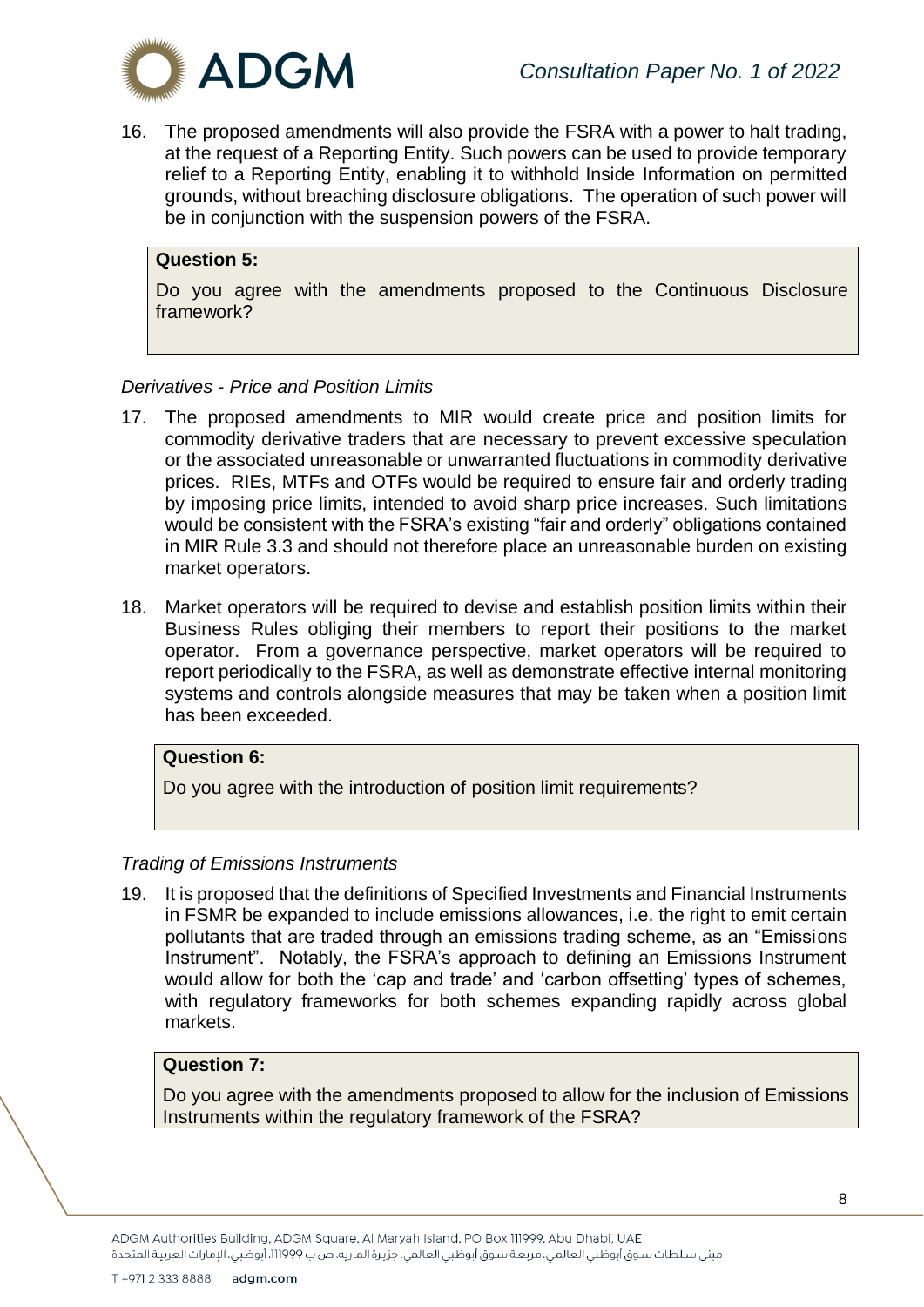

# <span id="page-8-0"></span>*Spot Commodities*

- 20. Financial service regulators in leading jurisdictions have not commenced regulating the trading of spot commodities at this point in time, despite the view within IOSCO and elsewhere that such activities should be considered for regulation. The FSRA, aware of exchanges and participants that would welcome regulation of the activities they undertake in relation to spot commodities, is proposing to introduce a new regulatory framework regulating spot commodity trading, in a manner similar to the approach applied by the FSRA when it introduced a framework for the regulation of activities involving Virtual Assets.
- 21. While the introduction of a novel regulatory framework is not without potential risk, ADGM is developing as a commodities trading hub, which would be enhanced with the proposed MKT amendments concerning mining and petroleum entities and new regulatory requirements concerning benchmarking activities (see above, and below). It is hoped that such a framework may both attract trading venues and develop new markets in commodities such as carbon, hydrogen and ammonia, in addition to those for precious metals.
- 22. The regulatory framework would address potential risks by:
	- only allowing 'Accepted Spot Commodities' which possess certain market and sustainability characteristics to be traded;
	- compelling appropriate standards for responsible and sustainable sourcing of commodities;
	- imposing storage and delivery/settlement standards, including in circumstances where storage is outside ADGM;
	- requiring operators of an auction platform to do so in an orderly manner, with periodic price discovery; and
	- requiring the use of mechanisms to address contract performance issues, including disputes concerning title, delivery and underperformance.
- 23. The proposed fee structure for Spot Commodity Activities would be aligned with the fees associated with Virtual Asset activities.

#### **Question 8:**

Do you agree with the introduction of a regulatory framework that would enable the FSRA to regulate spot commodity trading?

# **Question 9:**

Are there other factors to be considered when considering which commodities should be considered as Accepted Spot Commodities?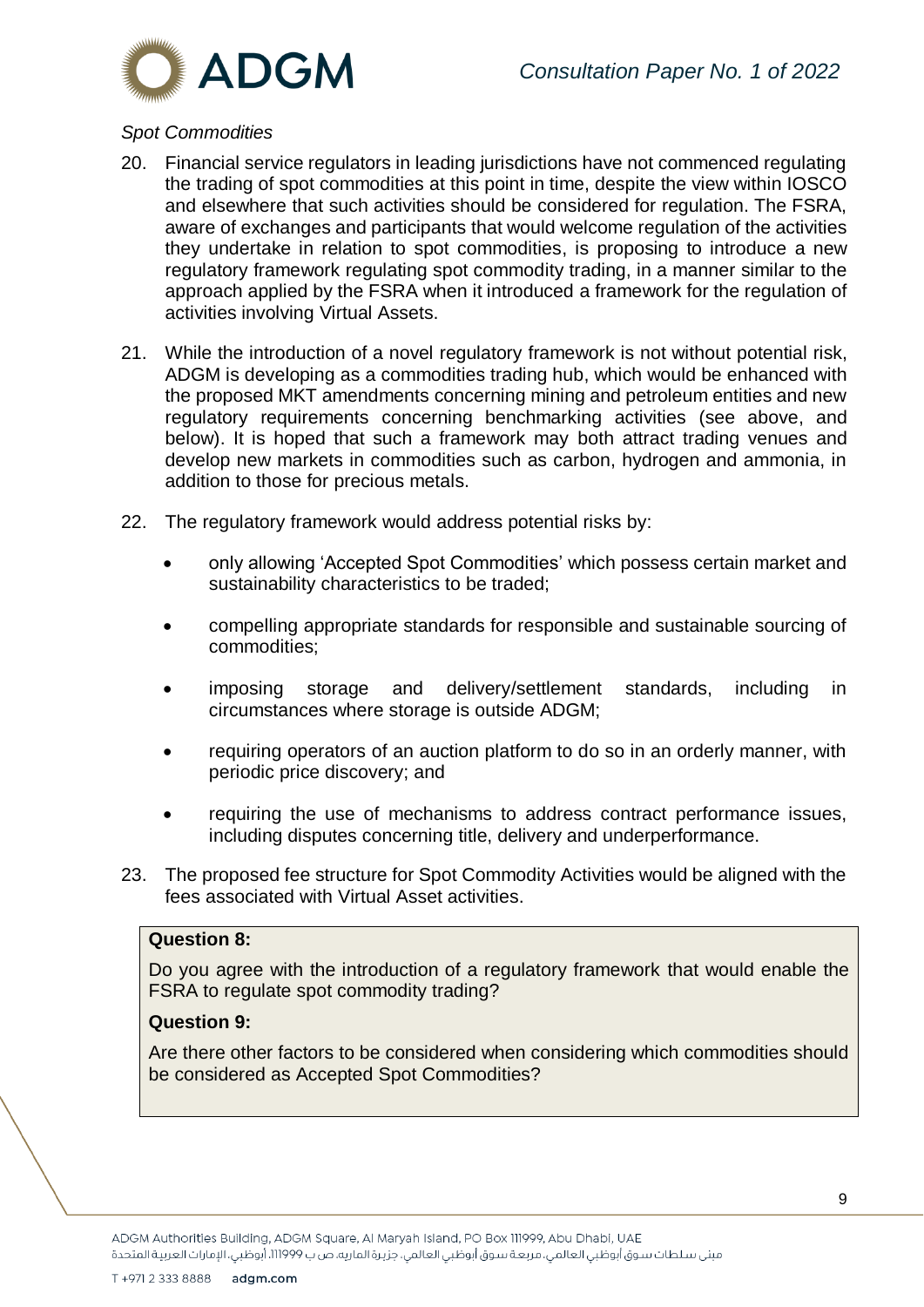

# <span id="page-9-0"></span>*Specified Benchmarks*

- 24. Section 7 of FSMR specifically empowers the FSRA to impose rules regulating the setting of Specified Benchmarks recognized by the FSRA, and where "Providing Information in Relation to a Specified Benchmark" and "Administering a Specified Benchmark" are two distinct Regulated Activities. While the manipulation of a Benchmark is considered market abuse under FSMR, the absence of RIEs and MTFs in ADGM until recently has meant that no Rules had been included in the Rulebooks covering them, for firms that could contribute to their calculation and their administration.
- 25. It is proposed that Chapter 21 be added to COBS that would impose general requirements concerning governance, systems and controls and record-keeping for benchmark administrators, aligned with comparable jurisdictions. The amendments also describe the factors the FSRA will consider when designating a Benchmark as a Specified Benchmark, a list of which would be maintained and published by the FSRA.

# **Question 10:**

Do you agree with the proposed requirements concerning governance, systems and controls and record keeping for Benchmark Administrators?

### <span id="page-9-1"></span>*Changes supporting Sustainable Finance*

- 26. Whilst the FSRA supports developments to further raise the profile of Environmental, Social and Governance (ESG) considerations, and more specifically enhancements in the area of sustainable finance, the FSRA is not proposing to introduce detailed regulations at this time. Rather, the FSRA proposes introducing reporting and disclosure requirements consistent with leading jurisdictions, while monitoring developments in this area.
- 27. Specifically, the proposed amendments would have three areas of impact:
	- ESG-related disclosure obligations for Listings and Offers are proposed for MKT;
	- ESG-related sourcing standards within the Spot Commodities framework; (see paragraph 24 above); and
	- the expansion of the definition of Specified Investments and Financial Instruments in FSMR to include Emissions Instruments (see paragraph 19 above).

## **Question 11:**

Do you agree with the amendments proposed relating to sustainable finance?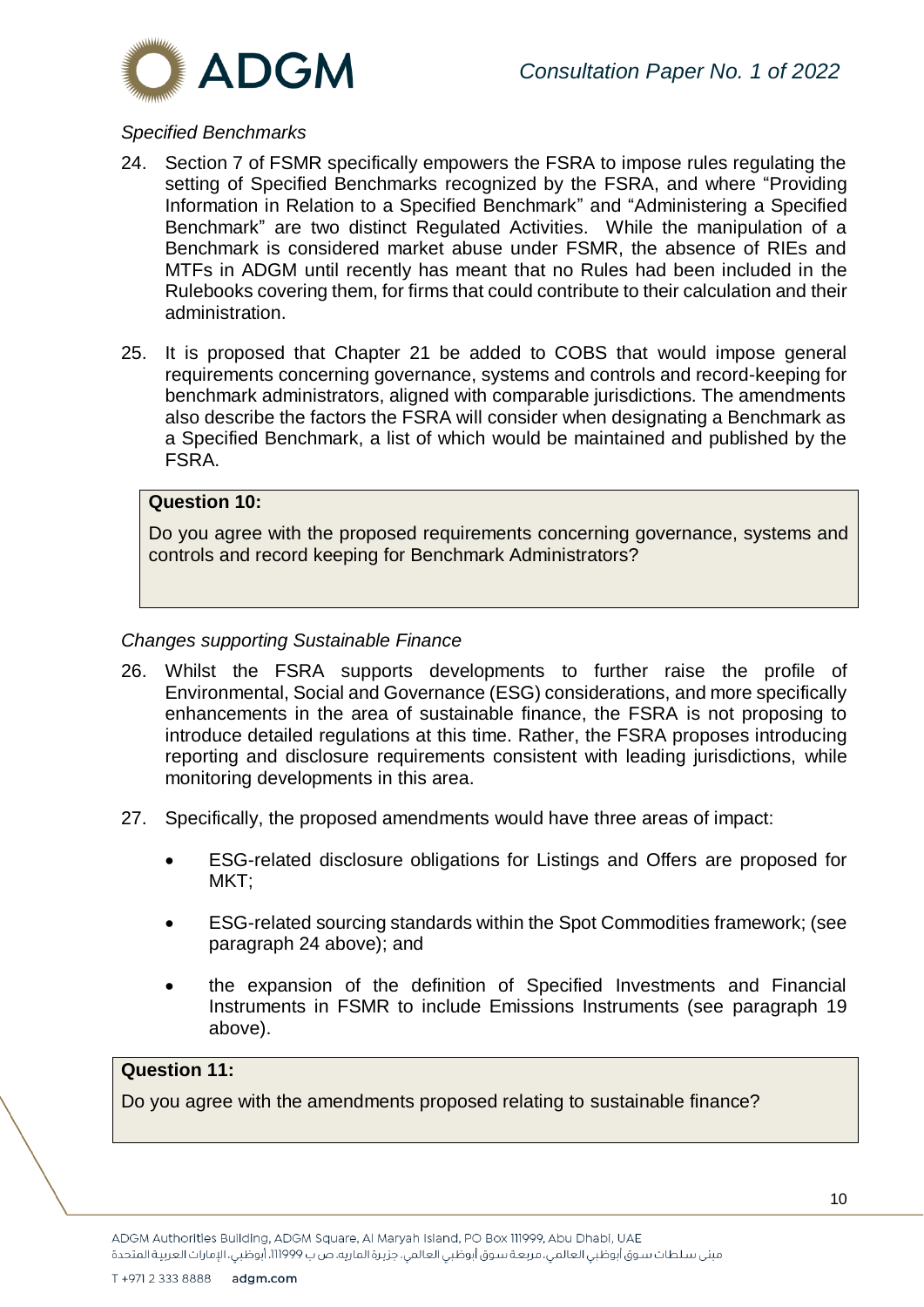

# <span id="page-10-0"></span>*Exemptions for Controllers/Group Members of a Recognised Body*

- 28. Paragraph 83, Schedule 1 of FSMR currently exempts ADGM firms from FSRA regulation when undertaking dealing activities (whether as principal or agent) in circumstances where:
	- *(a) the person carries on such activities as a member of a Recognised Body or Remote Body;*
	- *(b) the person carries on such activities for his own account or for another Body Corporate which is in the same Group as the person;*
	- *(c) the person restricts such activities to transactions on or with that Recognised Body or Remote Body involving or relating only to Commodity Derivatives;*
	- *(d) the main business of the person is dealing in relation to Commodity Derivatives; and*
	- *(e) the person is not part of a Group whose main business is the provision of financial services.*
- 29. While the current exemption is aligned with other jurisdictions, it is the FSRA's view that the exemption should be further narrowed to only be available where the person or a Group of which it is part is not a Controller of a Recognised Body. This should preserve the FSRA's supervisory perimeter necessary to maintain confidence in the market.

## **Question 12:**

Do you agree with the amendments proposed to further narrow the exemption relating to Controllers of a Recognised Body?

#### <span id="page-10-1"></span>*Code of Market Conduct*

- 30. The current Rules of Market Conduct (RMC) considers behaviours that are to be taken into consideration when determining whether conduct constitutes Market Abuse. The FSRA has formed the view that RMC as it currently stands should be seen more as a code of market conduct, and thus is suggesting that the RMC be renamed as such, i.e. as the "Code of Market Conduct" (CMC) and the text therein amended accordingly.
- 31. The FSRA is also proposing to expand the CMC to address Insider Dealing in relation to Commodity Derivatives, Accepted Virtual Assets and Accepted Spot **Commodities**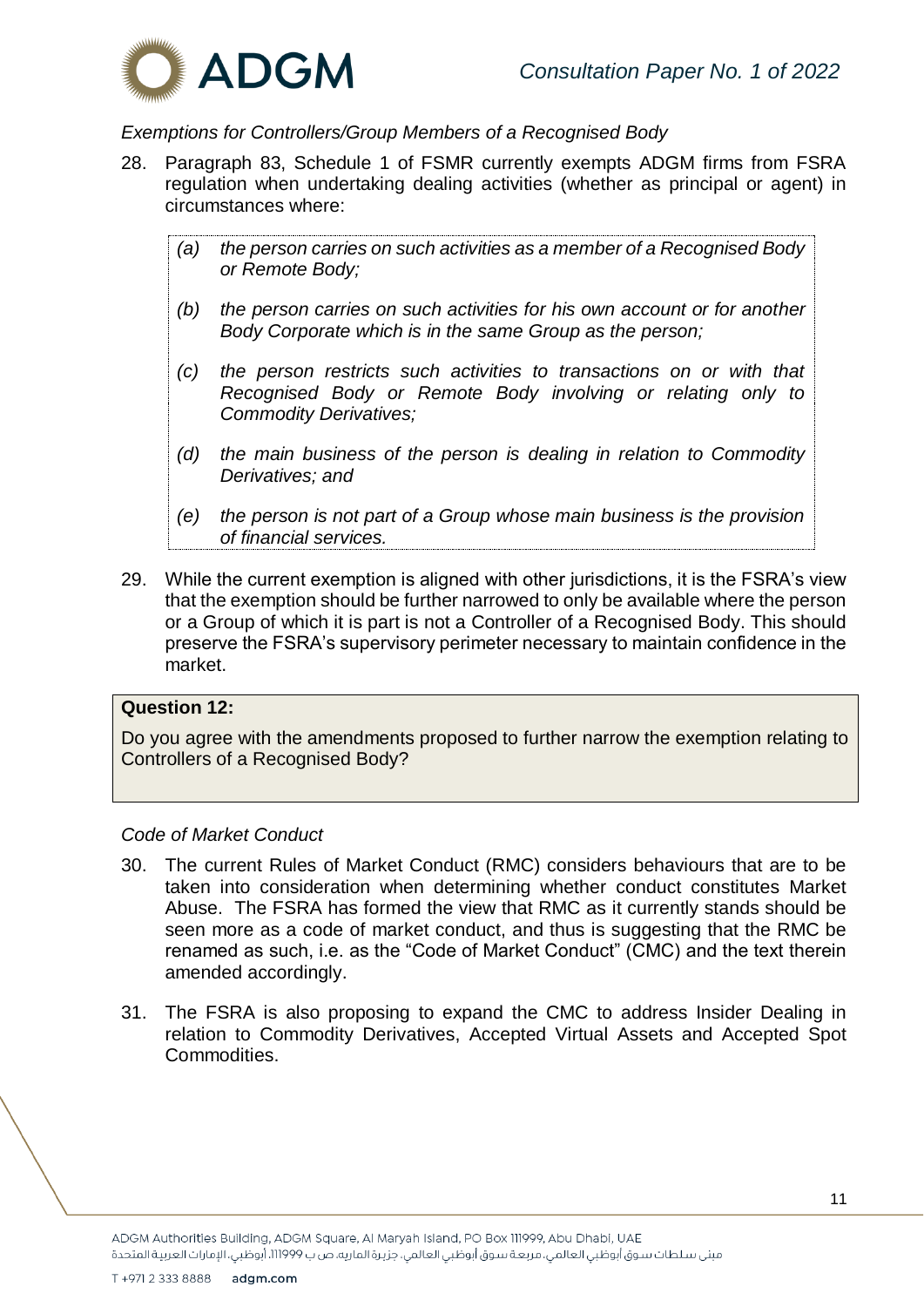

# *Proposals for Virtual Assets and Non-Fungible Tokens*

#### <span id="page-11-0"></span>*Virtual Assets*

- 32. Since the successful introduction and take-up of a regulatory framework governing Virtual Assets in 2018, and the growing ecosystem that supports activities in that area, the FSRA has not made any substantive revisions to it. The FSRA continues to engage with its market participants and other relevant stakeholders in the Virtual Assets industry, and considers that the introduction of two amendments at this time is justified in order to complement our current, comprehensive framework.
- 33. Firstly, by introducing requirements in relation to the use of public keys that would require an Authorised Person utilising Virtual Assets to maintain controls relating to the sharing and reuse of public keys, consistent with the current treatment of private keys. Secondly, by moving the content of COBS Rule 17.6.2 relating to the disclosure of risks associated with Virtual Assets to the FSRA's standalone Guidance on Virtual Assets in order to focus the attention of the authorised entity on those risks that are most relevant to it, rather than prescribing what the disclosure must contain.

#### <span id="page-11-1"></span>*Non-Fungible Tokens*

- 34. The FSRA recognises the growing relevance of NFT markets within the wider markets for digital assets. NFTs, being akin to intellectual property rights over unique creations, may not themselves constitute Specified Investments or Financial Instruments. While the FSRA is not proposing to establish a formal regulatory framework for NFTs at this point in time, the FSRA is open to NFT activities (where such NFTs do not relate to Specified Investments and would then otherwise see them caught by FSRA's existing regulatory framework) being undertaken within ADGM in certain circumstances, such as when an MTF wishes to operate a market for the trading in such NFTs. Such activities may only be undertaken by regulated and active MTFs/Virtual Asset Custodians, where both of those activities are conducted within ADGM.
- 35. ADGM firms, whether conducing Regulated Activities or not, should also be aware that transactions in NFTs may also trigger the requirement to comply with the ADGM's Anti-Money Laundering and Sanctions Rules (AML) Rules, including, but not limited to the requirement to register with the FSRA as a Designated Non-Financial Business or Profession (DNFBP).
- 36. The FSRA will continue to monitor market developments and ensure that ADGM continues to play a thought leadership role, both regionally and globally The FSRA proposes to include key amendments into its "Guidance – Virtual Asset Activities in ADGM" (see Attachment 5).

# **Question 13:**

Do you agree with the amendments proposed for Virtual Assets and NFTs?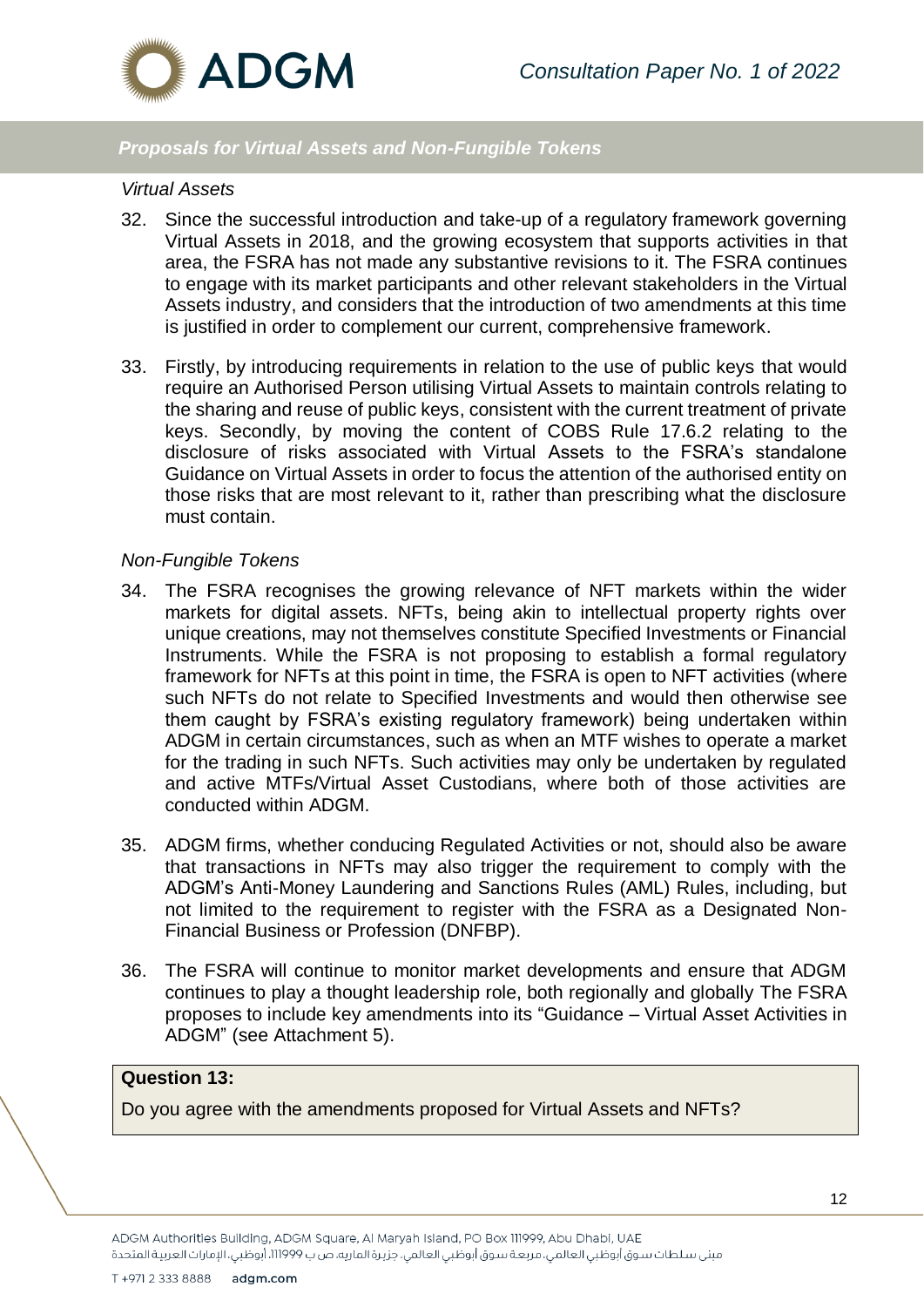

# **Question 14:**

For (non-Specified Investment type) NFT activities that might be undertaken within ADGM:

- (i) What types of NFTs should be permitted to trade upon MTFs?
- (ii) What trading/auction mechanisms might be envisaged?
- (iii) How would it be best to integrate third-party NFT registries?
- (iv) How would custody of the NFTs be best achieved within ADGM?

*Proposed Amendments – FSMR, Rulebooks, supporting Guidance and Forms*

- 37. The detailed, draft legislative amendments to FSMR are set out in Annexure A and those for the Rulebooks as follows, with Schedules A and B providing the specific location therein of the proposed amendments related to each topic.
	- Annexure A: Financial Services and Markets Regulations 2015 (FSMR)
	- Appendix 1: General Rulebook (GEN)
	- Appendix 2: Market Rulebook (MKT)
	- Appendix 3: Conduct of Business Rulebook (COBS)
	- Appendix 4: Market Infrastructure Rulebook (MIR)
	- Appendix 5: Fees Rulebook (FEES)
	- Appendix 6: Islamic Financial Rulebook (IFR)
	- Appendix 7: Glossary (GLO)
	- Appendix 8: Rules of Market Conduct (RMC)
- 38. For completeness, the FSRA is also publishing draft guidance in a number of areas along with the draft forms that are referred to in the proposed MKT amendments.

| <b>Attachment</b>     | <b>Document</b>                                              |  |  |
|-----------------------|--------------------------------------------------------------|--|--|
| <b>Draft Guidance</b> |                                                              |  |  |
| 1                     | <b>Disclosure Requirements for Mining Reporting Entities</b> |  |  |
| 2                     | Disclosure Requirements for Petroleum Reporting Entities     |  |  |

ADGM Authorities Building, ADGM Square, Al Maryah Island, PO Box 111999, Abu Dhabi, UAE مبنى سـلطات سـوق أبوظبى العالمي، مربعة سـوق أبوظبي العالمي، جزيرة الماريه، ص ب 11999، أبوظبي، الإمارات العربية المتحدة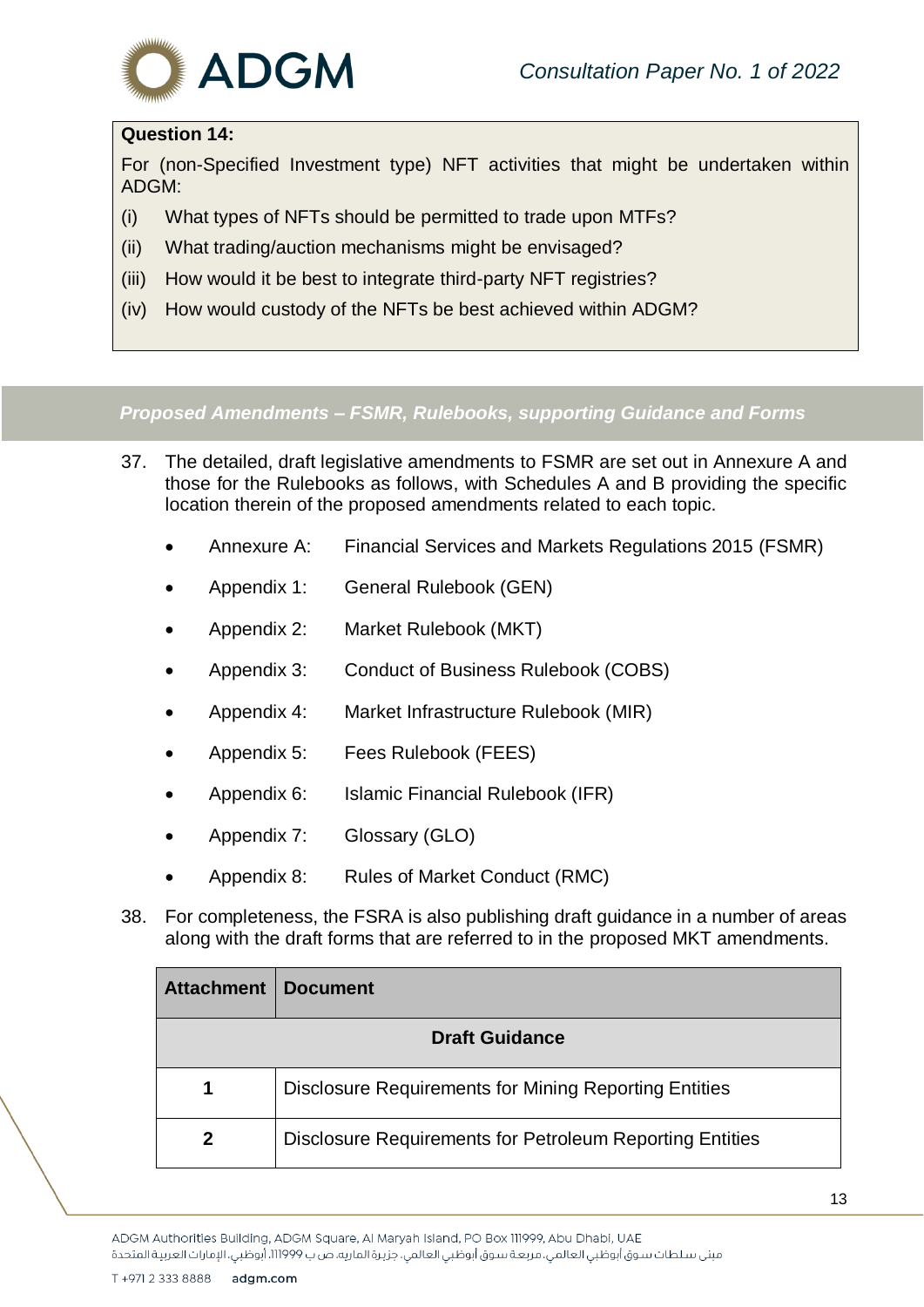



| <b>Attachment</b>      | <b>Document</b>                                                                   |  |  |
|------------------------|-----------------------------------------------------------------------------------|--|--|
| 3                      | <b>Continuous Disclosure</b>                                                      |  |  |
| 4                      | Regulation of Spot Commodity Activities in ADGM                                   |  |  |
| 5                      | Regulation of Virtual Asset Activities in ADGM                                    |  |  |
| <b>Draft MKT Forms</b> |                                                                                   |  |  |
| 6                      | 9-1- Restriction Agreement                                                        |  |  |
| 7                      | 10-1 - Reporting Entities - Quarterly Cash Report                                 |  |  |
| 8                      | 11-1 – Mining Reporting Entities – Summary of Reserves and<br><b>Resources</b>    |  |  |
| 9                      | 12-1 - Petroleum Reporting Entities – Summary of Reserves and<br><b>Resources</b> |  |  |

# **Question 15:**

Do you agree with the proposed amendments, as set out in the Annexure, the Appendices and the Attachments?

# **Question 16:**

Do you have any other comments to make in relation to this Consultation Paper?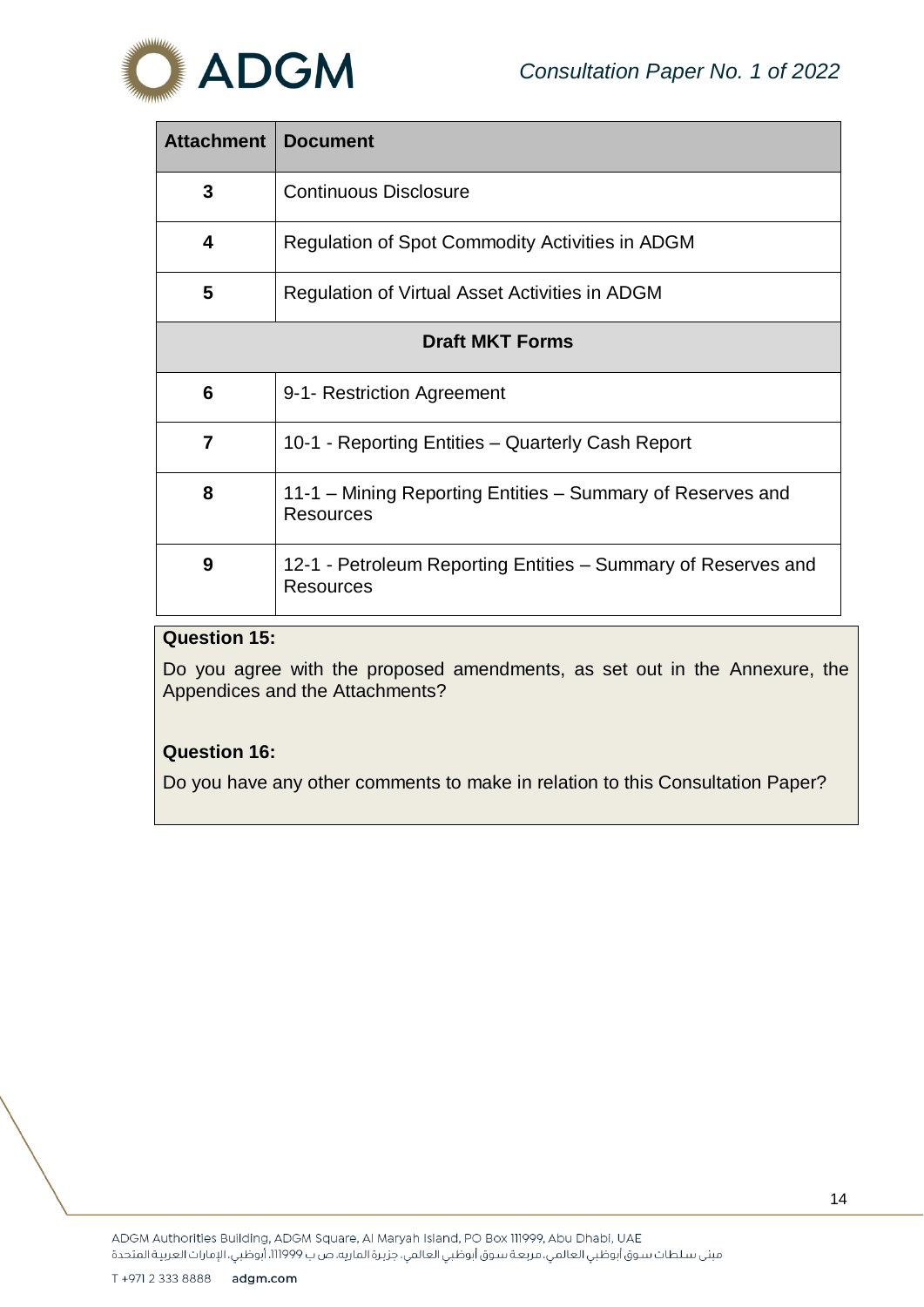

*Schedule A: Substantive Proposals outlined in this Consultation Paper*

| <b>Primary</b><br>focus | <b>Area</b>                                                                  | <b>Proposed Amendments to Rulebook(s)</b>                                     |
|-------------------------|------------------------------------------------------------------------------|-------------------------------------------------------------------------------|
| <b>MKT</b>              | New Asset-based and Profits-based Listing<br><b>Eligibility Tests</b>        | MKT 2.3.9, 2.3.15 and 2.3.16                                                  |
|                         | Capital Structures/Capital Raising Functionality -<br><b>Listed Entities</b> | MKT 9.3.1, 9.3.3, 9.3.5, 9.3.9 to 9.3.13, 9.3.14 to 9.3.17, 9.7 and 4.4.1(10) |
|                         | Elimination of mandatory pre-emption rights                                  |                                                                               |
|                         | Variable and preferential rights                                             |                                                                               |
|                         | Issues of new Securities following admission<br>to the Official List         |                                                                               |
|                         | <b>Preference Securities</b>                                                 |                                                                               |
|                         | <b>Weighted Voting Rights</b>                                                |                                                                               |
|                         | Mining and Petroleum Companies (MAPs) -<br><b>Offers and Listings</b>        | New MKT Chapters 11 and Chapter 12, and GLO                                   |
|                         |                                                                              | Guidance – Disclosure Requirements for Mining Reporting Entities; and         |
|                         |                                                                              | Guidance - Disclosure Requirements for Petroleum Reporting Entities;<br>and   |

ADGM Authorities Building, ADGM Square, Al Maryah Island, PO Box 111999, Abu Dhabi, UAE مبنى سـلطات سـوق أبوظبي العالمي، مربعـة سـوق أبوظبي العالمي، جزيـرة الماريه، ص ب ١١١999، أبوظبي، الإمارات العربيـة المتحدة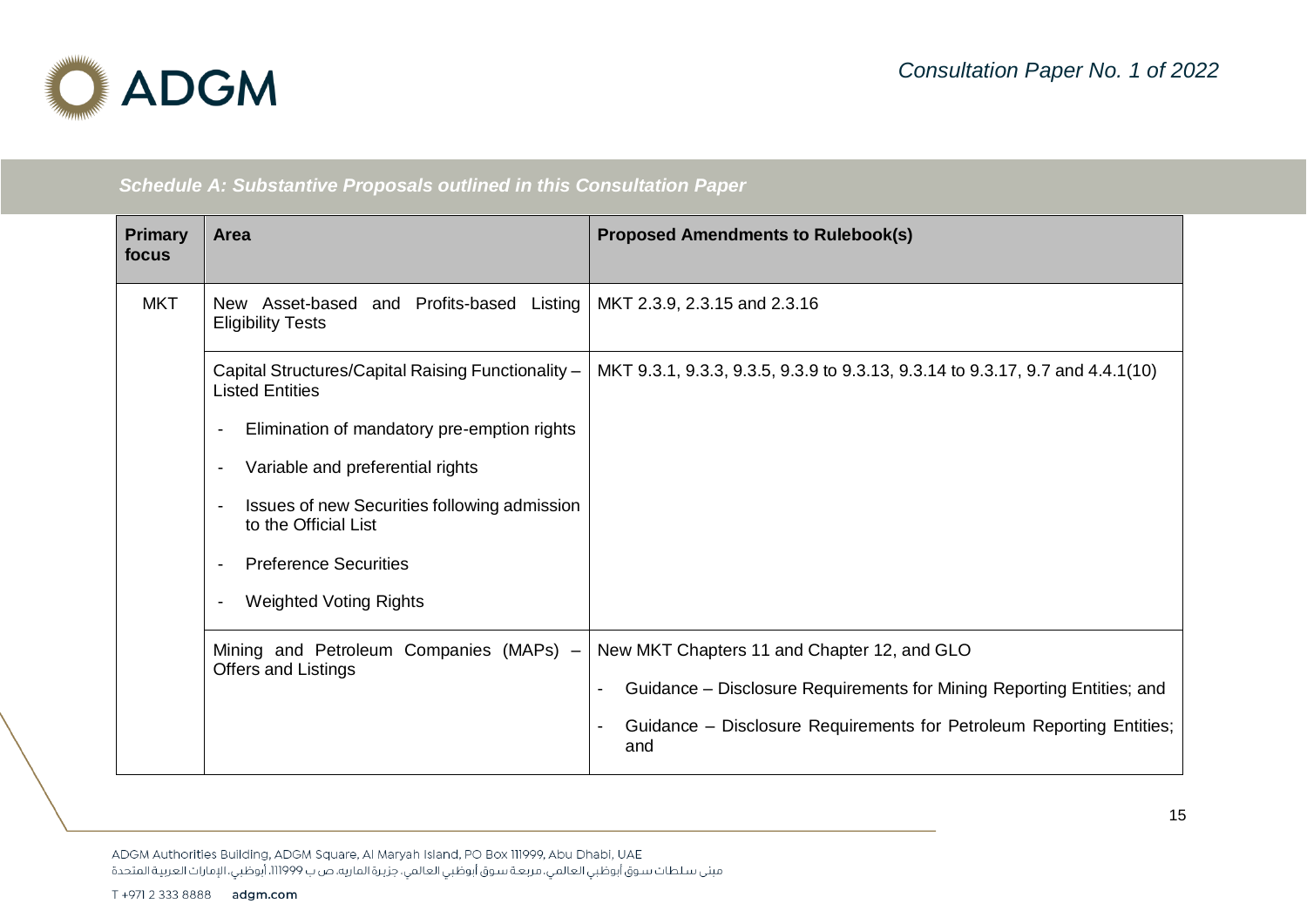

| <b>Primary</b><br>focus | <b>Area</b>                                                             | <b>Proposed Amendments to Rulebook(s)</b>                                                                      |
|-------------------------|-------------------------------------------------------------------------|----------------------------------------------------------------------------------------------------------------|
|                         |                                                                         | MKT Forms 10-1 and 11-1.                                                                                       |
|                         | <b>Restricted Securities</b>                                            | MKT 9.6, 2.3.10(4), 2.3.16(6) and (7) and APP 7                                                                |
|                         |                                                                         | MKT Form 9-1.                                                                                                  |
|                         | Enhancements to the Continuous Disclosure<br>Framework                  | MKT 7.1, 7.2, 7.5, 7.7, 7.8 and 3.5                                                                            |
|                         |                                                                         | Guidance - Continuous Disclosure                                                                               |
| <b>MIR</b>              | Derivatives - Price and Position Limits                                 | MIR 3.3.5 to 3.3.15, and MIR 5.4.1 Item 63                                                                     |
| <b>FMSR</b>             | <b>Emissions Instruments</b>                                            | FSMR Sections 258 and 99B of Schedule 1                                                                        |
|                         | Exceptions for Controllers/Group Members of a<br><b>Recognised Body</b> | <b>FSMR Section 83 of Schedule 1</b>                                                                           |
| <b>COBS</b>             | <b>Spot Commodities Framework</b>                                       | COBS Chapter 22, FEES 3.17, MIR 3.4, and FSMR Sections 5A, Par 8,<br>149(3), 258 and 43 of Schedule 1, and GLO |
|                         | <b>Specified Benchmarks</b>                                             | COBS Chapter 21, FEES 3.16, FSMR Sections 196(1)(I) and 258                                                    |
|                         | <b>Virtual Assets</b>                                                   | COBS 17.5(b), 17.6.2, 17.7.2 and 17.7.4,                                                                       |
|                         |                                                                         | Guidance - Virtual Asset Activities in ADGM                                                                    |

ADGM Authorities Building, ADGM Square, Al Maryah Island, PO Box 111999, Abu Dhabi, UAE مبنى سـلطات سـوق أبوظبي العالمي، مربعـة سـوق أبوظبي العالمي، جزيـرة الماريه، ص ب ١١١999، أبوظبي، الإمارات العربيـة المتحدة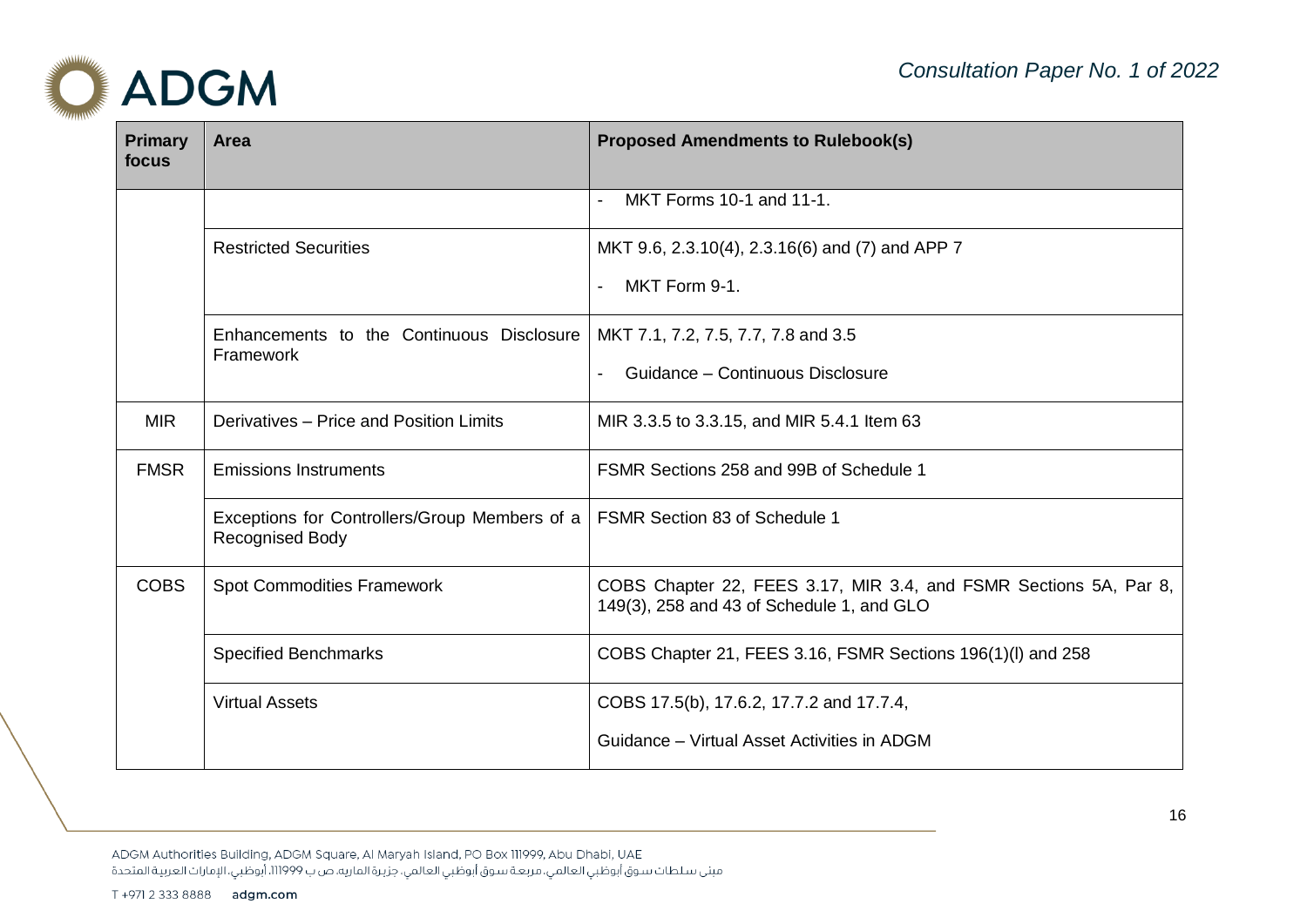

| <b>Primary</b><br>focus | <b>Area</b>                            | <b>Proposed Amendments to Rulebook(s)</b>                                                                                                                          |
|-------------------------|----------------------------------------|--------------------------------------------------------------------------------------------------------------------------------------------------------------------|
|                         | <b>NFTs</b>                            | Guidance – Virtual Asset Activities in ADGM (paragraphs 167-170)                                                                                                   |
| <b>Others</b>           | Changes supporting Sustainable Finance | MKT 11.11 (and MKT Form 11-1), 12.14 (and MKT Form 12-1), APP1 A1.1 -<br>Item 8, APP 2 Item 3.2, COBS Chapter 21 and FSMR Section 258                              |
|                         | Code of Market Conduct                 | Across CMC (former RMC), CMC 5-6(3), also covering Insider Dealing in<br>relation to Commodity Derivatives, Accepted Virtual Assets, Accepted Spot<br>Commodities. |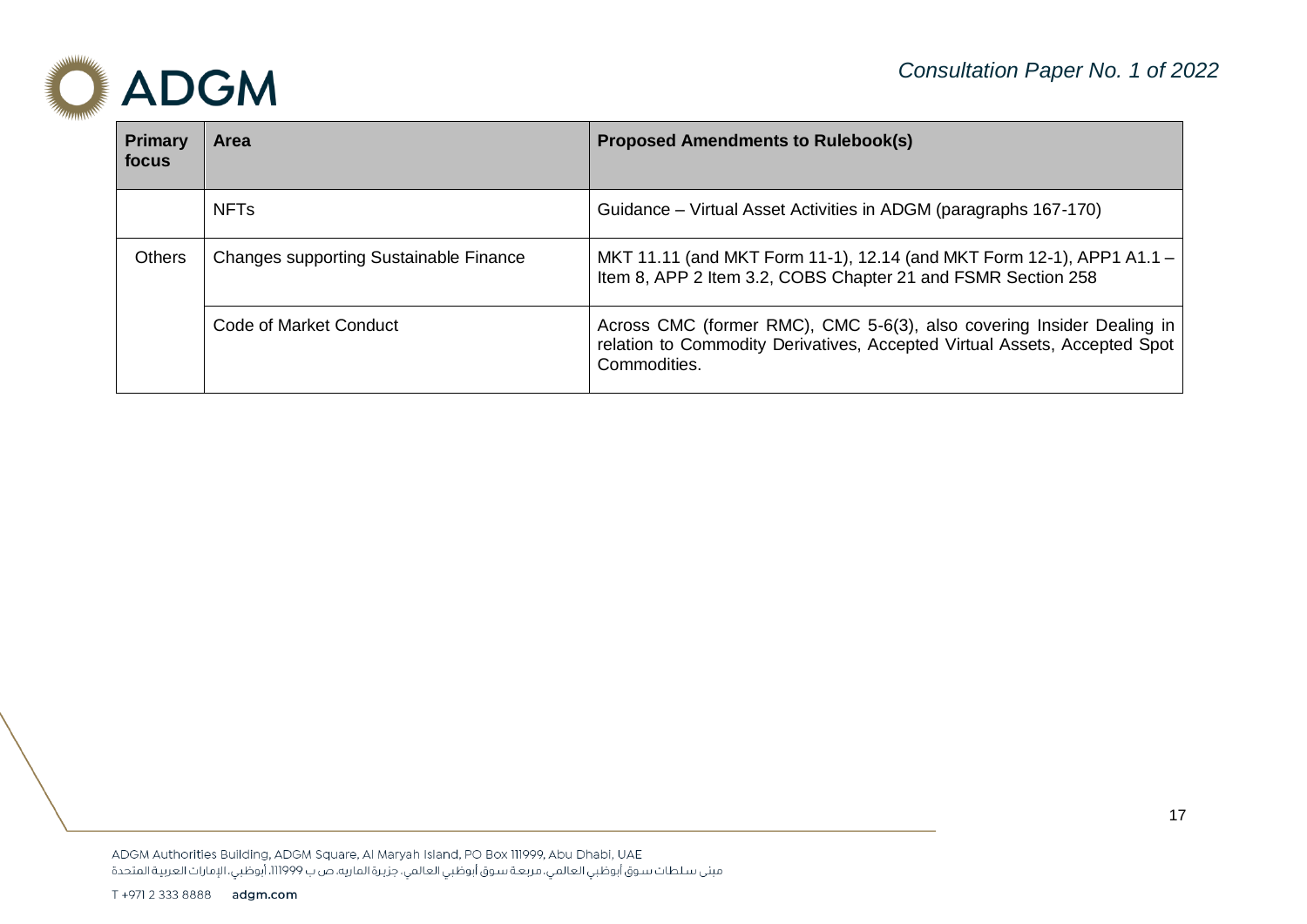

*Schedule B: Other Proposals not outlined in this Consultation Paper*

| <b>Primary</b><br>focus | <b>Area</b>                                                                   | <b>Proposed Amendments to Rulebook(s)</b>                                                                                                                                                                                                          | <b>Policy Intent</b>                                                                                           |
|-------------------------|-------------------------------------------------------------------------------|----------------------------------------------------------------------------------------------------------------------------------------------------------------------------------------------------------------------------------------------------|----------------------------------------------------------------------------------------------------------------|
| <b>MKT</b>              | <b>Financial Reporting</b><br>of Reporting<br><b>Entities</b>                 | MKT 2.3.2 (Guidance), MKT 2.3.3 (Guidance),<br>MKT 3.9, MKT 10.1.1, MKT 10.1.3A (1), MKT<br>10.1.3B (1), MKT 10.1.7(2(c) and MKT<br>$10.1.8(2)(c)$ .<br>MKT Form 10-1<br>$\overline{a}$                                                            | Preliminary financial statements<br>$\bullet$<br>Working capital<br>$\bullet$<br>Quarterly cash flow reporting |
|                         | Sponsors &<br>Compliance<br>Advisers-<br>Clarification of<br>Responsibilities | MKT 5.1.1(2), 5.1.2, 5.1.3, 5.1.5, 5.1.6, 5.1.7,<br>5.1.9 and Section 83 of FSMR                                                                                                                                                                   | Sponsor appointment for Issuer seeking<br>Securities to be admitted to Official List                           |
|                         | <b>Offers of Retail</b><br>Debentures and<br><b>Sukuk</b>                     | MKT 4.3, MKT 4.5 and MKT 4.14                                                                                                                                                                                                                      | Clarification of how to make such an Offer.                                                                    |
| <b>MIR</b>              | Recognition<br>Requirements-<br>Rules v Guidance                              | MIR 1.1.2, 2.1.3, 2.1.4, 2.2.1, 2.4.1, 2.4.2, 2.5.1-<br>7, 2.6.3-5, 2.7.2, 2.8.5, 2.8.11, 2.9.3, 2.10.2,<br>2.11.7-8, 2.12.3-8, 2.13.4-7, 2.14.5, 3.3.2-3,<br>3.7.5, 3.9.5, 4.3.3, 4.7.12-13, 4.7.27-28, 4.7.30-<br>31, 4.9.3-4, 4.10.2 and 4.11.3 | MIR significantly updated to reflect Rules<br>versus Guidance.                                                 |

ADGM Authorities Building, ADGM Square, Al Maryah Island, PO Box 111999, Abu Dhabi, UAE مبنى سـلطات سـوق أبوظبي العالمي، مربعـة سـوق أبوظبي العالمي، جزيـرة الماريه، ص ب ١١١999، أبوظبي، الإمارات العربيـة المتحدة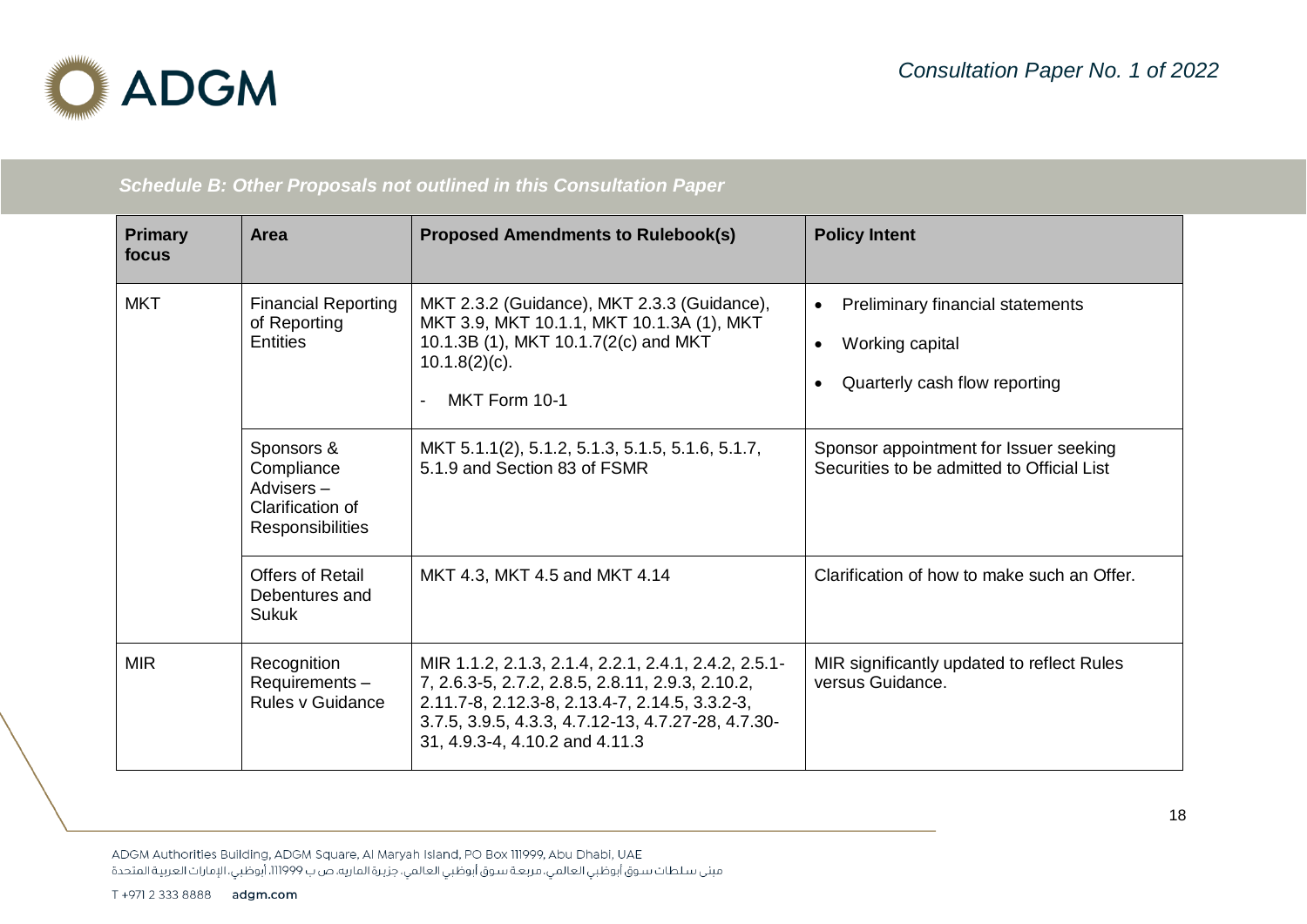

| <b>Primary</b><br>focus | <b>Area</b>                                                                    | <b>Proposed Amendments to Rulebook(s)</b>                                                                                                                                                         | <b>Policy Intent</b>                                                                                                                                                                                                                                                                                     |
|-------------------------|--------------------------------------------------------------------------------|---------------------------------------------------------------------------------------------------------------------------------------------------------------------------------------------------|----------------------------------------------------------------------------------------------------------------------------------------------------------------------------------------------------------------------------------------------------------------------------------------------------------|
|                         | Key Individuals                                                                | MIR 2.3.2 to 2.3.14, and FSMR sections 126,<br>126A and 258                                                                                                                                       | Appointment of Key Individuals                                                                                                                                                                                                                                                                           |
|                         | Use of Price<br><b>Reporting Agencies</b>                                      | MIR 3.11, 3.9.1(i), COBS 8.2.1(j) and 20.4.4                                                                                                                                                      | Due diligence on a PRA prior to admitting to<br>trading a Financial Instrument that references an<br>underlying benchmark or index provided by<br>PRA, and periodic review                                                                                                                               |
| <b>FMSR</b>             | <b>Recognition Orders</b><br>- Imposition of<br>Requirements by<br><b>FSRA</b> | FSMR Part 12, Sections 32 to 35, and 238.                                                                                                                                                         | Aligning certain FSRA powers (relating to<br>conditions) when granting Recognition Orders to<br>those of Authorised Persons.                                                                                                                                                                             |
| <b>COBS</b>             | MTFs/OTFs - Pre<br>and Post Trade<br>Transparency                              | COBS 8.2.1(g) and (h), 8.3                                                                                                                                                                        | Align MTF/OTF transaction reporting to MIR<br>requirements.                                                                                                                                                                                                                                              |
| <b>Miscellaneous</b>    | <b>MKT</b>                                                                     | Across MKT, including MKT 2.2.7, 2.2.8 and<br>4.7.1(4)                                                                                                                                            | Criteria, Offers from<br>3rd<br>Listing<br>party<br>jurisdictions, Reporting Entity versus Listed<br>Entity terminology, Offers in ADGM, Offers of<br><b>Securities</b>                                                                                                                                  |
|                         | <b>MIR</b>                                                                     | Across MIR, including 1.1.4, 1.1.7, 2.3.1, 2.4.7,<br>2.9.1, 3.2.2, 3.5.7, 3.6.7(b), 3.8, 3.9.1, 4.1.3,<br>4.1.4, 4.1.6, 5.1.2, 5.4.1, (11 and 13), 6.1.3, 6.7,<br>$7.2.2(a)$ , 8.2.1(j), 8.2.3(b) | Requirements,<br>rulebooks,<br>Recognition<br>Governing Bodies, financial statements, Market<br>Abuse v Financial Crime, operational expenses,<br>pre-trade reporting, UTC, digital settlement<br>facilities, admission to trading, CCP/CCS, trade<br>repositories, notification requirements, Direction |